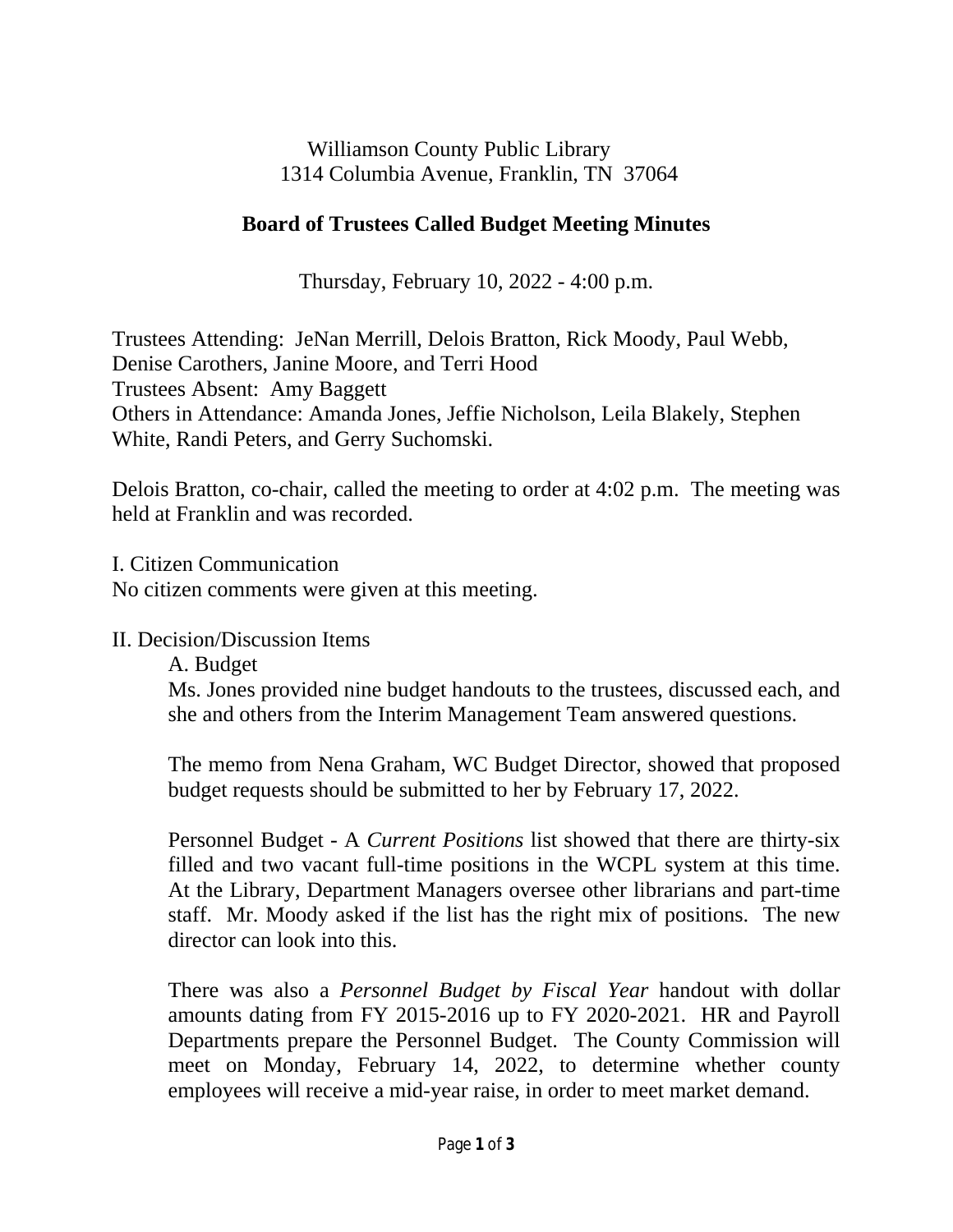Operations Budget – Trustees received the following written reports:

- *Appropriated Operations by Fiscal Year*
- *WC Appropriations for Library Books and Media*
- *FY 2022-2023 Budget Proposal (*summary)
- *WC Proposed Budget Detail 2022-2023*

An employee's travel/mileage expense is paid for travel outside of the county. The Friends often pay the fees for staff to attend conferences.

Up to now, membership dues have only been paid for the director. Trustees felt that membership dues should not have to be paid out of staff salaries. For next year's budget, they asked for an assessment of how many staff members are paying their own dues, and how much those dues total. Mr. Webb suggested that the *Dues and Memberships* line be increased by \$295, bringing the amount for Dues and Memberships up from \$705 to \$1,000. This in turn would bring the Library's Operations Budget appropriation request total up to \$491,426.

With this change, Mr. Webb motioned to approve the Operations Budget, Mr. Moody seconded, and all approved with a vote of 7-0.

Capital Requests – The written *FY 2022-2023 WCPL Capital Requests* report was given to trustees. Capital requests were submitted to the county by Kevin Benson, who met with Mayor Anderson. Mr. Webb motioned to increase the capital requests by \$10,000 to add Study Room Design, which brought the total up to \$155,398. Mr. Moody seconded, and all approved with a vote of 7-0.

Anne Osborne from BRR and Ms. Graham have each recommended to postpone the five-year capital plan until the Library has a new director. It needs to be addressed since some planned items have not been accomplished. Ms. Merrill motioned to table the five-year plan, Mr. Webb seconded, and all approved with a vote of 7-0.

Other Topics – Ms. Moore said that the Foundation is holding *Breakfast with the Books* at the Main Library from 7:30-9:00 a.m. on Thursday, February 24, 2022. Guests will visit different public service areas at Main to enjoy various breakfast stations and learn about library services. Foundation members are making banners and are meeting with Library staff to prepare.